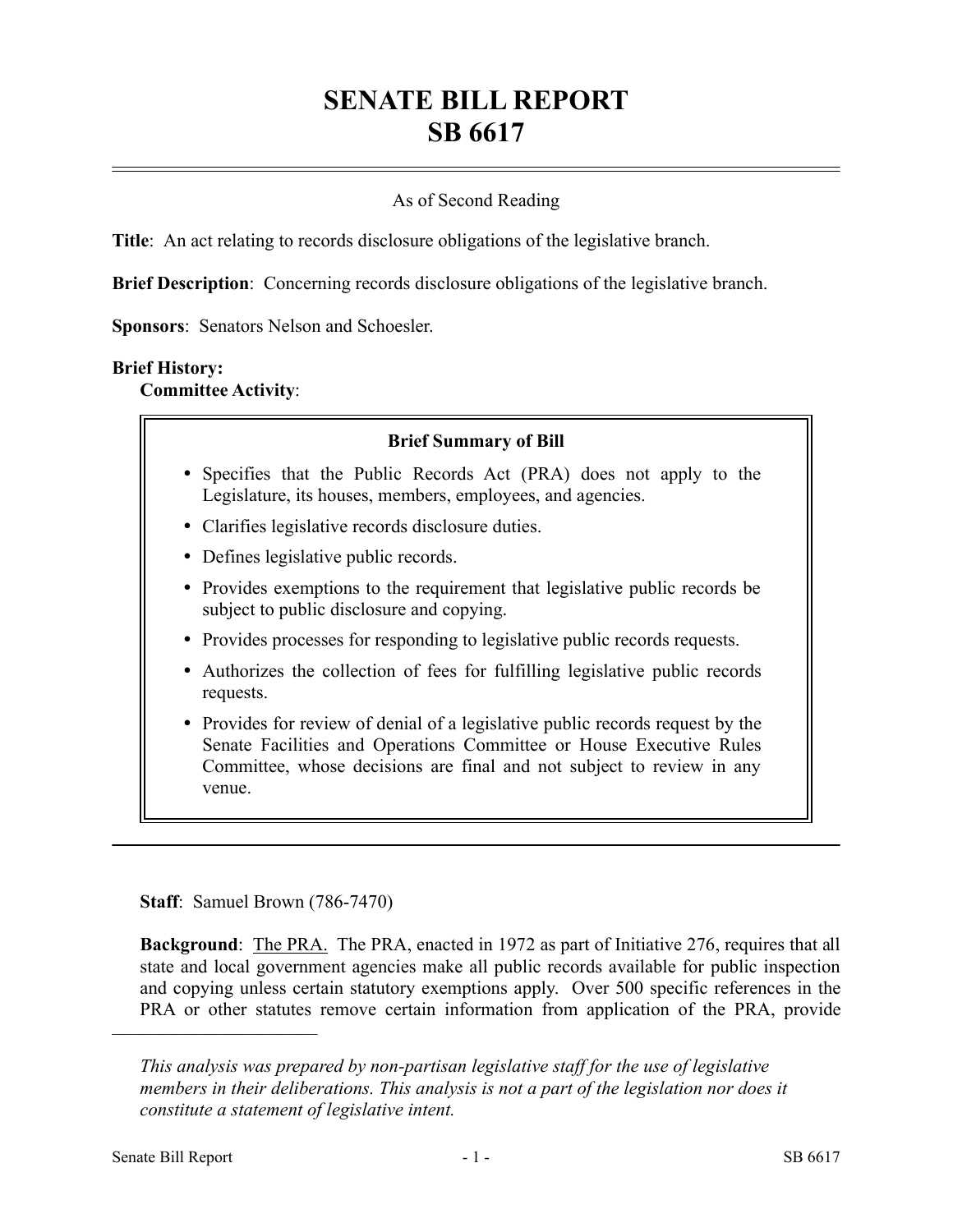exceptions to the public disclosure and copying of certain information, or designate certain information as confidential. The provisions requiring public records disclosure must be interpreted liberally while the exemptions are interpreted narrowly to effectuate the general policy favoring disclosure.

PRA Definitions. For purposes of the PRA, agency means all state and local agencies, which includes every state office, department, division, bureau, board, commission, or other state agency. In January 2018, the Thurston County Superior Court held, on a case pending appeal, that the offices of individual state legislators are state offices, and thus agencies, for the purposes of PRA interpretation, subject to the PRA's disclosure requirements. The court also held that the Legislature itself and its chambers, administered by the Secretary of the Senate (Secretary) and the Chief Clerk of the House (Chief Clerk), were not agencies under the PRA.

In 1995, for materials in the possession of the Secretary and the Chief Clerk, public records were defined to mean legislative records and:

- budget and financial records;
- personnel leave, travel, and payroll records;
- records of legislative sessions;
- reports to the Legislature; and
- other records designated as public.

Legislative Agencies. In addition to the two legislative chambers, there are a number of legislative agencies providing various functions under legislative oversight: the Statute Law Committee, the Legislative Ethics Board, the Joint Transportation Committee, the Redistricting Commission, the Joint Legislative Audit and Review Committee, the Select Committee on Pension Policy, the Joint Legislative Evaluation and Accountability Program, the Joint Legislative Systems Administrative Committee, and the office of Legislative Support Services.

**Summary of Bill:** Application of the PRA to the Legislature. The PRA does not apply to the state Legislature, its houses, members, employees, and agencies. The Legislature's records disclosure duties are established in a new chapter in the Revised Code of Washington. Conforming amendments are made to the PRA to reflect these changes.

Legislative Public Records Disclosure Duty. The Secretary and the Chief Clerk are designated as the public records officers for each respective chamber, and are jointly the public records officers for joint committees and all legislative agencies. All legislative public records must be made available for public inspection and copying unless an exemption applies. The Secretary and Chief Clerk must publish procedures for requesting legislative public records prominently on legislative websites, including contact information for the Secretary and Chief Clerk.

The Secretary and Chief Clerk must establish procedures to retain and preserve legislative public records consistent with their archiving duties.

Legislative Public Records Subject to Disclosure. The following items are defined as legislative public records: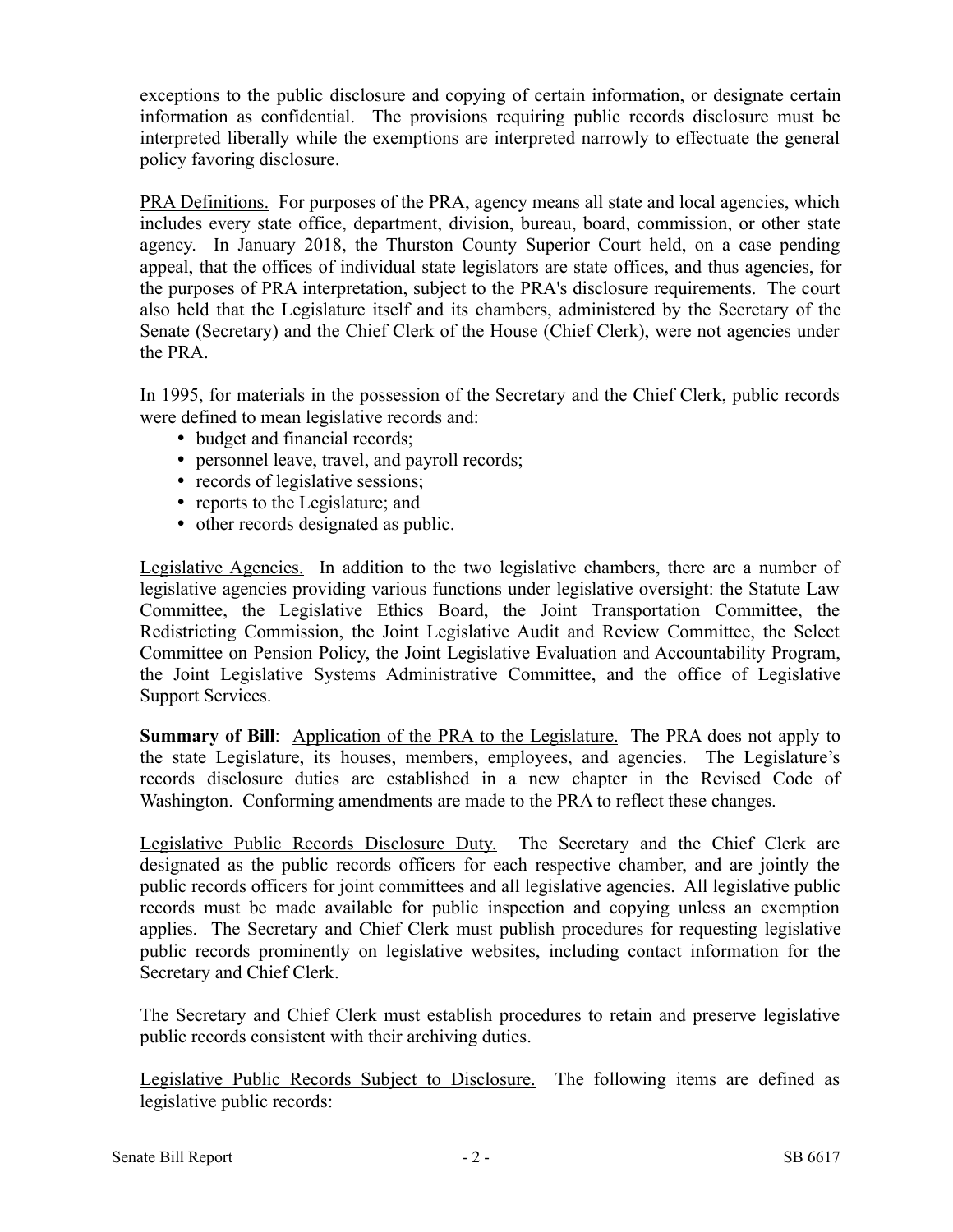- committee meeting documents, such as correspondence, amendments, and minutes;
- transcripts, records of hearings, written testimony, and other documents filed with committees;
- internal accounting and financial records;
- leave, travel, and payroll records;
- bills and bill reports;
- reports submitted to the Legislature;
- final dispositions of disciplinary proceedings;
- information from legislators' calendars of meetings or events related to official legislative duties, if created after July 1, 2018;
- correspondence on legislative business to and from non-legislative employees who are not constituents, if created after July 1, 2018; and
- any other record officially designated as such.

Exemptions From Disclosure Requirements. The following types of legislative public records are exempt from the requirement to be made available for public inspection and copying:

- records which, if disclosed, would violate an individual's right to privacy;
- financial information such as credit or debit card numbers, check numbers, and Social Security numbers;
- personally identifying information in personnel or employment records for employees, volunteers, and their dependents;
- records prepared to prevent, mitigate, or respond to terrorist acts;
- information regarding computer and telecommunication network infrastructure and security;
- records relevant to a controversy to which a state entity is a party which would not be subject to pretrial discovery; and
- records subject to the speech and debate clause of the state Constitution, including preliminary drafts, records pertaining to the deliberative process, and records in which policies are formulated.

Responding to Records Requests. Requests must be for identifiable records. A request for all or substantially all records of the legislature, its houses, members, employees, or agencies, is not a valid request. Legislative public records officers must, within five day of receiving a legislative public records request, respond in one of five ways:

- by providing the requested records;
- by providing a link to an address on a legislative website where the records may be accessed;
- by acknowledging receipt of the request and providing a reasonable estimate of the time needed to respond;
- by acknowledging receipt of the request and seeking clarification if the request is unclear; or
- by denying the request.

Requests must be responded to promptly, considering time, resources, and staff constraints of legislative sessions and a part-time citizen legislature. The legislative public records officers may not seek information about the purpose of a request except to determine whether the request is for commercial purposes.